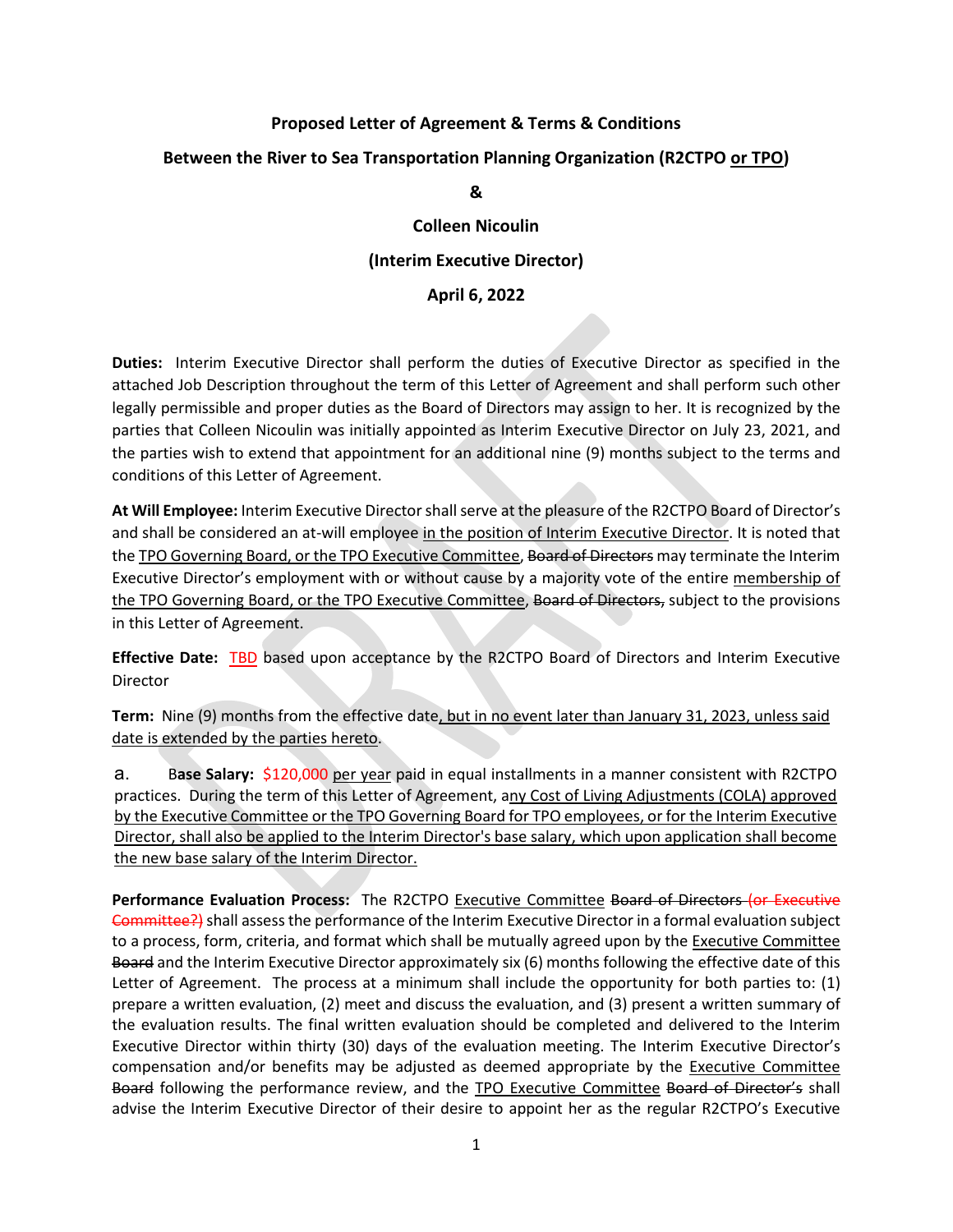Director, or alternatively seek her continuance as Interim Executive Director while the TPO Executive Committee, Board of Directors undertakes a recruitment for the Executive Director.

**Other Termination:** It is understood by the parties that there are certain bases for termination of employment under which there shall be no obligation on the R2CTPO's part to provide the Interim Executive Director any salary or benefits beyond the effective date of termination; provided, that if she is not offered the position of Executive Director following the six month evaluation period referenced above, that she shall return to her previous position as Manager of Operations & Planning as set forth below. These bases for termination include:

- 1. Voluntary resignation by Interim Executive Director;
- 2. Interim Executive Director's death;
- 3. Permanent disability that renders the Interim Executive Director unable to perform her duties;
- 4. By mutual agreement by the parties;
- 5. Any act of moral turpitude on Interim Executive Director's part $:1$  $:1$ <sup>1</sup> or
- 6. Interim Executive Director is terminated for just cause, defined as:
	- a. Conviction of any serious crime or breach of public trust (other than a traffic offense), or,
	- b. Violation of terms of the Letter of Agreement, or
	- c. Gross neglect of duties on Interim Executive Director's part, provided that she was given, in writing, notice of specific allegations of gross neglect and failed to substantially cure such deficiencies within 30 days, or once cured, such gross neglect becomes chronic
- 7. In the event of material breach of this Letter of Agreement by the R2CTPO, the Interim Executive Director may make a written request for correction on the R2CTPO's part. Failure on the part of the Interim Executive Director to do so in writing within thirty (30) days or fewer shall constitute a waiver on the part of the Interim Executive Director to seek a correction of the affect a termination of the Letter of Agreement.

**Contracts In Excess of \$10,000:** As provided by Appendix II to 2 C.F.R. Part 200, all Agreements in excess of \$10,000 must address termination for cause and for convenience by the non-Federal entity including the manner by which it will be effected and the basis for settlement. The basis for termination for cause is set forth above. The Interim Executive Director may be terminated for convenience by the TPO Governing Board upon thirty days written notice; provided, that at such termination, the Interim Executive Director shall revert to her prior position as Manager of Operations and Planning as described below. The TPO shall pay the Interim Executive Director for work completed to the date of termination. The TPO reserves the right and is hereby granted the right to direct the Interim Executive Director to complete any outstanding approved work activities.

<span id="page-1-0"></span><sup>&</sup>quot;Moral turpitude" is defined as a "[c]onduct that is contrary to justice, honesty, or morality, esp. an act that demonstrates depravity." See Black's Law Dictionary at 1163 (10<sup>th</sup> ed. Thomson Reuters 2014). Florida courts have defined moral turpitude as "the idea of inherent baseness or depravity in the private social relations or duties owed by man to man or by man to society." Florida courts have specifically held that manslaughter by culpable negligence is a crime of moral turpitude. The courts have also found bookmaking to be a crime of moral turpitude. The courts have determined that a physician selling bogus diplomas and licenses committed a crime of moral turpitude. However, certain crimes, such as possession of a controlled substance have been held not to be a crime of moral turpitude. Scott Harris, Attorneys at Law at www.scott-harris.com/articles/what-is-moral-turpitude/.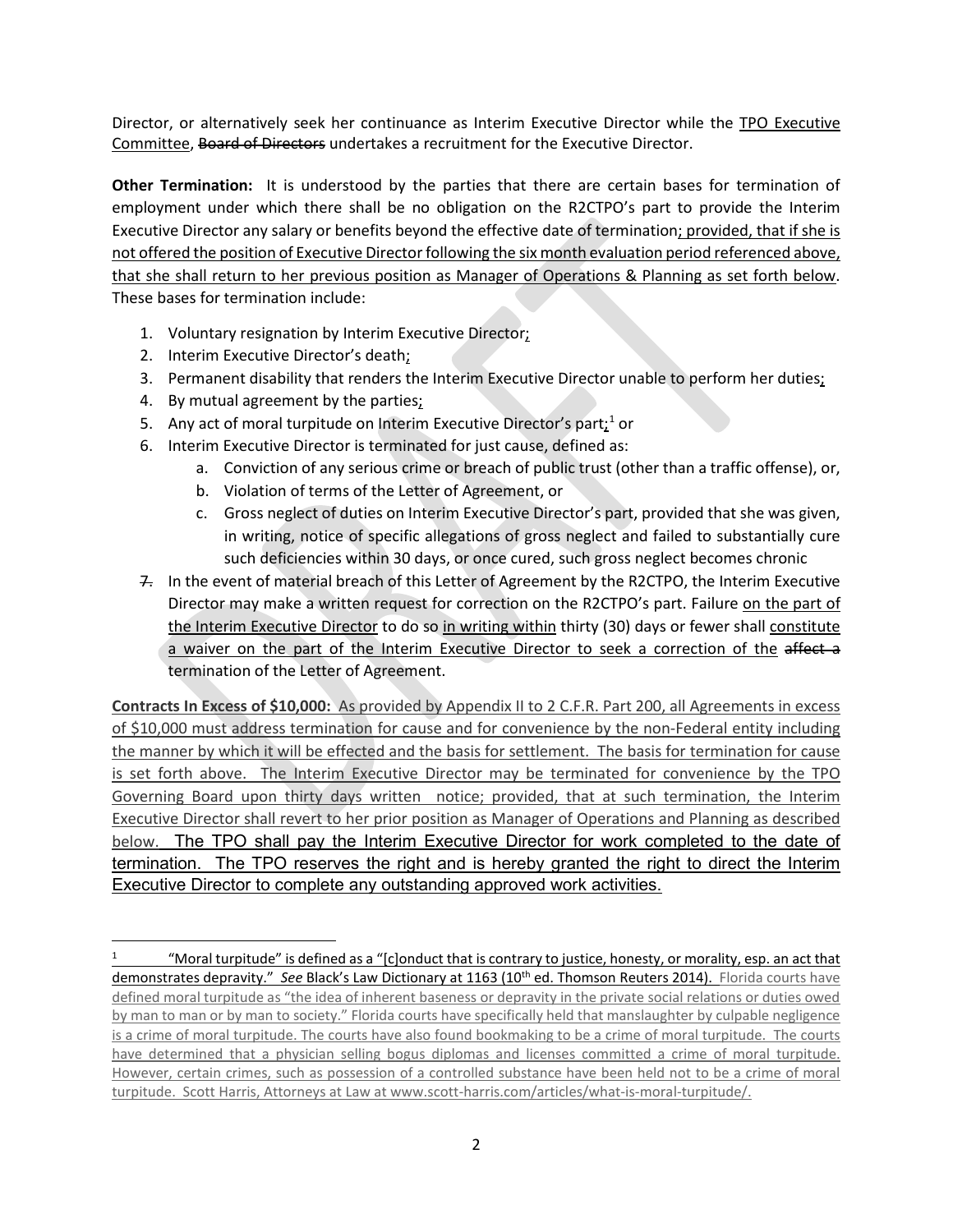**Hours of Work**: It is recognized that the Interim Executive Director's will devote a significant amount of time outside the normal office hours to the performance of her duties for the R2CTPO, and the Interim Executive Director will be allowed to establish an appropriate work schedule consistent with the professional nature of her employment.

**Development of R2CTPO Strategic Plan:** The Interim Executive Director shall draft and submit a proposed R2CTPO Strategic Plan to the Board of Directors within 60 days two months of the effective date of this Letter of Agreement to identify the organization's strengths, weaknesses, opportunities, threats, challenges and opportunities, and proposed goals and objectives for the Executive Committee Board's consideration.

**Filling of Existing Staff Vacancies:** It is recognized by the parties that the R2CTPO has been operating with a number of approved full-time positions over the last several months, and the Interim Executive Director shall be authorized to commence actions to recruit and fill such vacancies subject to R2CTPO practices and polices during the term of this Letter of Agreement.

**Existing Employee Benefits:** The Interim Executive Director shall continue to receive all benefits accrued to current full-time employees based upon her experience and tenure with the R2CTPO throughout the term of this Letter of Agreement as may presently exist or may be added, deleted, or changed from time to time for full-time employees of the R2CTPO.

**Other Employment:** Interim Executive Director agrees to devote her full attention and best efforts to her duties per the attached job description, and she shall not become employed by any other employer while employed by the R2CTPO or accept voluntary positions that detract from her ability to perform her duties.

**Resumption of Duties as Manager of Operations & Planning:** In the event the Executive Committee Board of Director's does not offer the Interim Executive Director the regular Executive Director position following the six-month performance evaluation, she shall be entitled to resume her previous duties as the R2CTPO's Manager of Operations & Planning position following the completion of her responsibilities and remaining term as Interim Executive Director. Under such a circumstance, she shall be provided with the then applicable compensation and benefits accorded to an employee with her experience and organizational tenure consistent with the R2CTPO's personnel policies and procedures.

**Resignation:** Interim Executive Director shall provide as much notice as possible in advance of her voluntary resignation of her position with the R2CTPO, but not less than thirty (30) days.

**Miscellaneous:** This Letter of Agreement sets forth and establishes the entire understanding between the R2CTPO and Interim Executive Director concerning the employment relationship of the parties. All prior discussions or representatives by or between the parties have been merged into this Letter of Agreement. The parties by mutual written agreement may amend any provision of this Agreement during its terms. Any such amendments shall be incorporated into and made a part of this Agreement. This Agreement will be binding on the R2CTPO, and its successors, and on the Interim Executive Director, and her heirs and personal representatives. This Letter of Agreement shall become effective upon its execution by each party following its approval by the R2CTPO Board of Directors, which effective date shall be written at the top of the first page of this Letter of Agreement. This Letter of Agreement and the relationship of the parties will be governed and construed under the laws of the State of Florida. The invalidity or partial invalidity of any portion of this Letter of Agreement will not affect the validity of any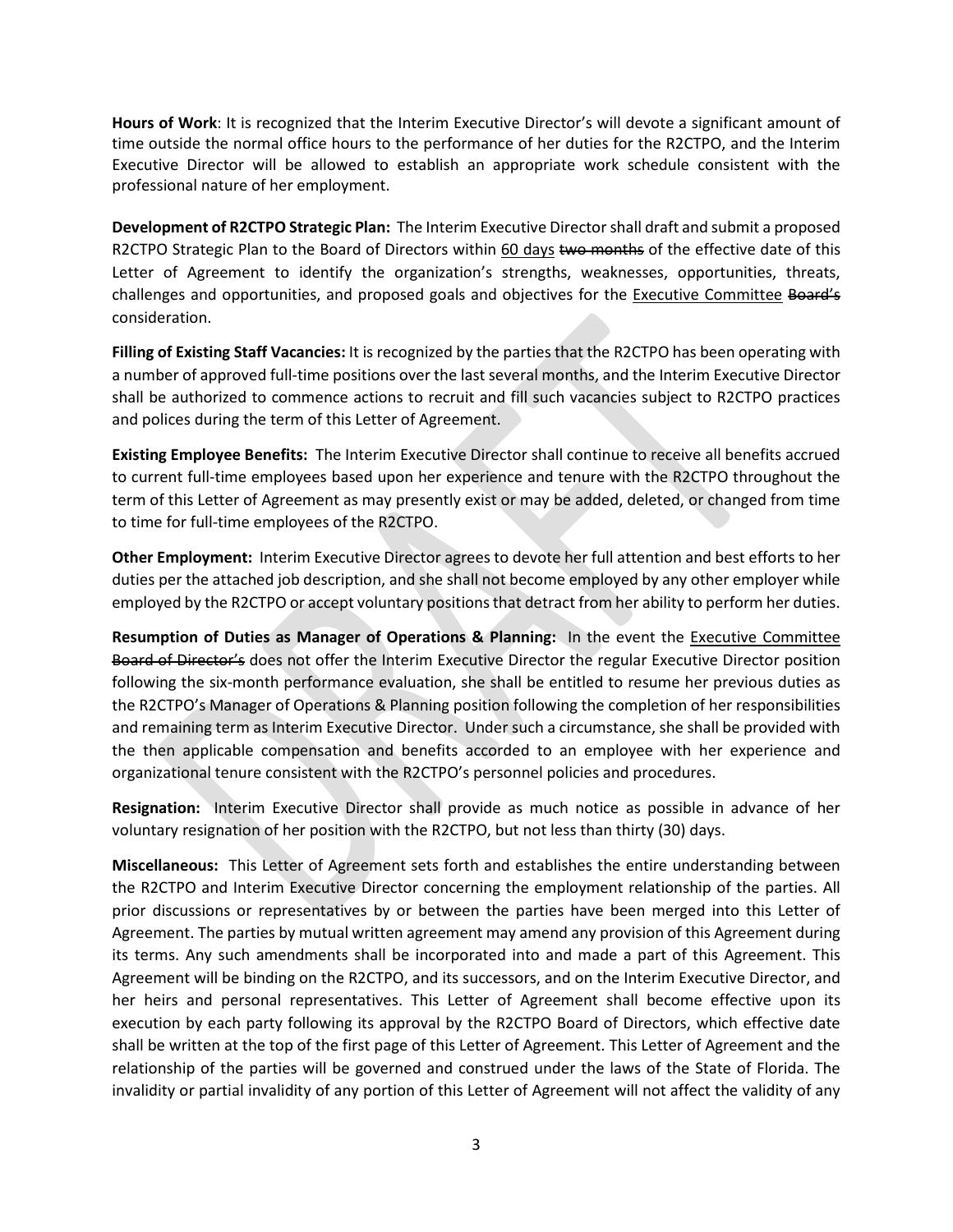other provision. Should a court of competent jurisdiction hold any provision of this Letter of Agreement to be invalid, the remaining provisions will be deemed to be in full force and effect as if they have been executed by both parties subsequent to the expungement or judicial modification of the invalid provision.

**Indemnification:** To the extent permitted by Section 11.07, Florida Statutes, the TPO will provide an attorney to defend any civil action arising from a complaint for damages or injury suffered as a result of any act or omission of action by or of the Interim Executive Director for an act or omission arising out of and in the course and scope of its employment or function, unless, the Interim Executive Director has acted in bad faith, with malicious purpose, or in a manner exhibiting wanton and willful disregard of human rights, safety, or property. Defense of such civil action includes, but is not limited to, any civil rights lawsuit seeking relief personally against the Interim Executive Director for an act or omission under color of state law, custom, or usage, wherein it is alleged that the Interim Executive Director has deprived another person of rights secured under the Federal Constitution or laws. Any attorney's fees paid from public funds for the Interim Executive Director who is later found to be personally liable by virtue of acting outside the scope of its employment, or was acting in bad faith, with malicious purpose, or in a manner exhibiting wanton and willful disregard of human rights, safety, or property, may be recovered by the TPO in a civil action against the Interim Director. This section shall survive the termination of this Agreement.

**Public Entity Crimes:** In accordance with Sections 287.132 and 287.133, Florida Statutes, by entering into this Agreement or performing any Work in furtherance hereof, the Interim Director certifies that it, its affiliates, suppliers, and subcontractors who will perform hereunder, have not been placed on the convicted vendor list maintained by the State of Florida Department of Management Services within the thirty-six (36) months immediately preceding the effective date of this Agreement.

**Discriminatory Vendor List:** The Interim Executive Director hereby certifies that she has not been placed on Florida's Department of Management Services' Discriminatory Vendor List as provided under Section 287.134, Florida Statutes.

**Title VI – Nondiscriminatory Policy Statement:** During the performance of this Agreement, the Interim Executive Director agrees for itself and her successors in interest as follows:

a. Compliance with Regulations. The Interim Executive Director shall comply with the nondiscrimination regulations applicable to federally assisted programs of the U.S. Department of Transportation ("DOT") set forth at 49 CFR Part 21 , as they may be amended from time to time (referred to hereinafter as the "Regulations"). Said Regulations are hereby incorporated into and made a part of this Agreement by reference. As required by 49 CFR 26.13, the Interim Executive Director is advised that the TPO shall not discriminate on the basis of race, color, national origin, religion, gender, age or disability in the award and performance of any DOT-assisted contract or in the administration of its DBE ("Disadvantage Business Enterprise") program or the requirements of 49 CFR Part 26. The TPO shall take all necessary and reasonable steps under 49 CFR Part 26 to ensure nondiscrimination in the award and administration of DOT-assisted contracts.

b. Nondiscrimination. The Interim Executive Director, with regard to the work performed  $\overline{\phantom{a}}$  during this Agreement, shall not discriminate on the basis of race, color, national origin, sex, age, disability, religion or familial status in the selection and retention of subcontractors, including procurements of materials and leases of equipment. The Interim Executive Director shall not participate either directly or indirectly in the discrimination prohibited by the Regulations established at 49 CFR 21,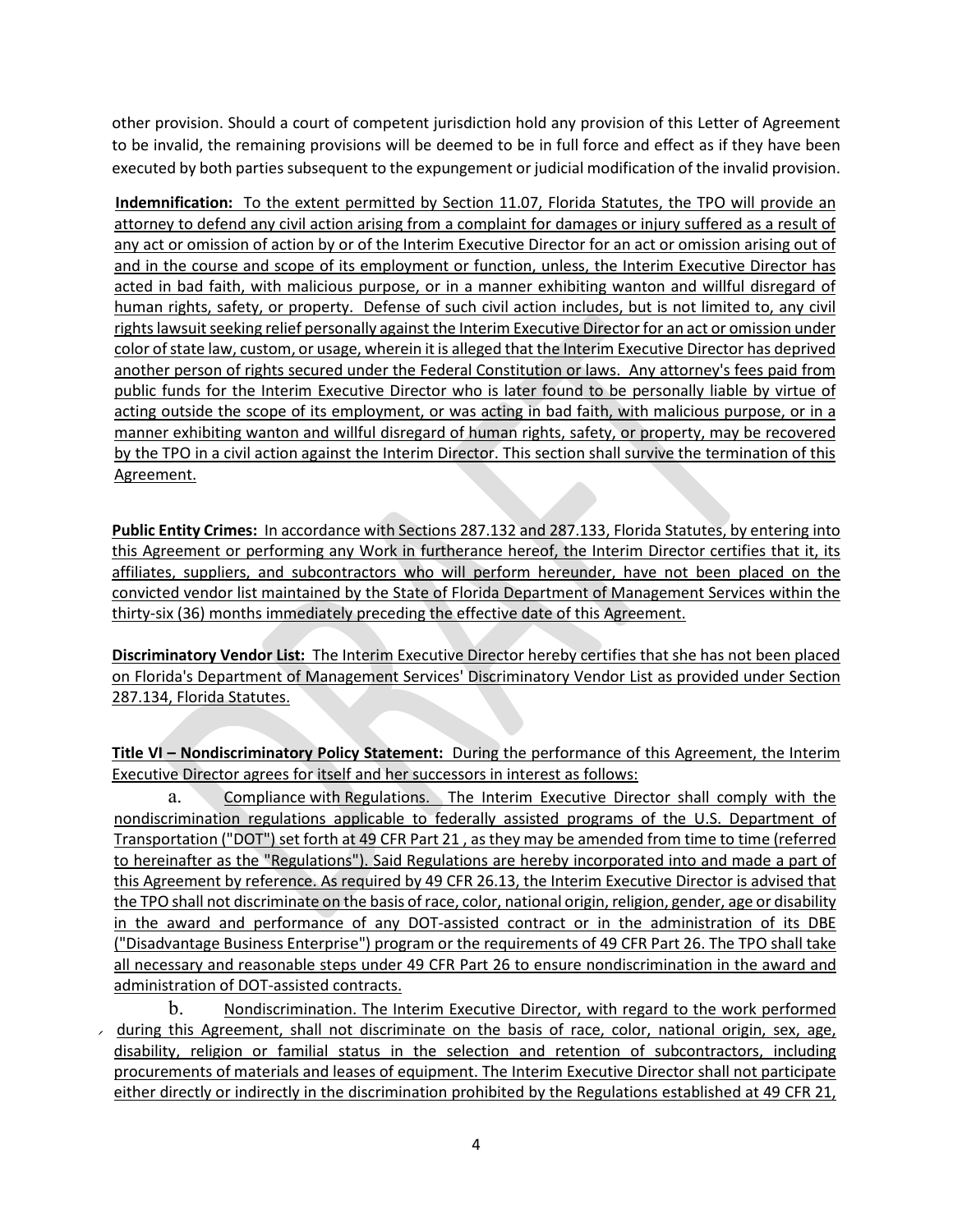as they may be amended from time to time, including employment practices, if this Agreement covers a program set forth in Appendix B of the Regulations.

c. Information and Reports. The Interim Executive Director shall provide all information and reports required by the Regulations or directives issued pursuant thereto, and shall permit access to its books, records, accounts, other sources of information, and its facilities as may be determined by the Florida Department of Transportation ("FDOT"), Federal Highway Administration ("FHWA"), Federal Transit Administration ("FTA"), Federal Aviation Administration ("FAA"), and/or the Federal Motor Carrier Safety Administration ("FMCSA") to be pertinent to ascertain compliance with such Regulations, orders and instructions. Where any information required of the Interim Executive Director is in the exclusive possession of another who fails or refuses to furnish this information, the Interim Director shall so certify to FDOT, FHWA, FTA, FAA, and/or FMCSA as appropriate, and shall set forth what efforts it has made to obtain the information.

d Sanctions for Noncompliance. In the event of the Interim Executive Director's noncompliance with the nondiscrimination provisions of this Agreement, FDOT may impose such contract sanctions as it or FHWA, FTA, FAA, and/or FMCSA may determine to be appropriate, including, but not limited to: 1. Withholding of payments to the Interim Executive Director until the Interim Executive Director complies; and/or 2. Cancellation, termination or suspension of the Agreement, in whole or in part.

e The Interim Executive Director does hereby represent and certify that she will comply with all the requirements imposed by Title VI of the Civil Rights Acts of 1964 and Title Vll of the Civil Rights Act of 1968, as they have been and may be modified from time to time (42 U.S.C. 2000d, et seq. and 3601 et seq.), and all applicable implementing regulations of the U.S.DOT and its agencies.

f. The Interim Executive Director does hereby represent and certify that it will comply with all the requirements of the Americans with Disabilities Act (42. U.S.C. 12102, et seq.) and all applicable implementing regulations of the U.S.DOT and its agencies.

The Interim Executive Director shall report all grievance or complaints pertaining to its actions and obligations under this Section to the TPO.

#### **Conflict of Interest:**

a. The Interim Executive Director represents that she presently has no interest and shall acquire no interest, either direct or indirect, which would conflict in any manner with the performance or services required hereunder, as provided for in Section 112.311 *et seq*., Florida Statutes. The Interim Executive Director further represents that no person having any such interest shall be employed to assist in the performance of this Agreement.

b. The Interim Executive Director shall promptly notify the TPO's Governing Board's Chair, in writing, by U.S. certified mail, return receipt requested or by hand delivery, of all potential conflicts of interest for any prospective business association, interest, or other circumstance which may influence or appear to influence the Interim Executive Director's judgment or the quality of services being provided hereunder. Such written notification shall identify the prospective business association, interest, or circumstance, the nature of work that the Interim Executive Director may undertake and advise the TPO as to whether the association, interest, or circumstance would constitute a conflict of interest if entered into by the Interim Executive Director. The TPO Board Chair may notify the Interim Executive Director of its opinion as to whether a conflict exists under the circumstances identified by the Interim Executive Director. If, in the opinion of the TPO Governing Board Chair, the prospective business association, interest or circumstance would constitute a conflict of interest by the Interim Executive Director, then the Interim Executive Director shall immediately act to resolve or remedy the conflict. If the Interim Executive Director shall fail to do so, the TPA may terminate this Agreement for cause.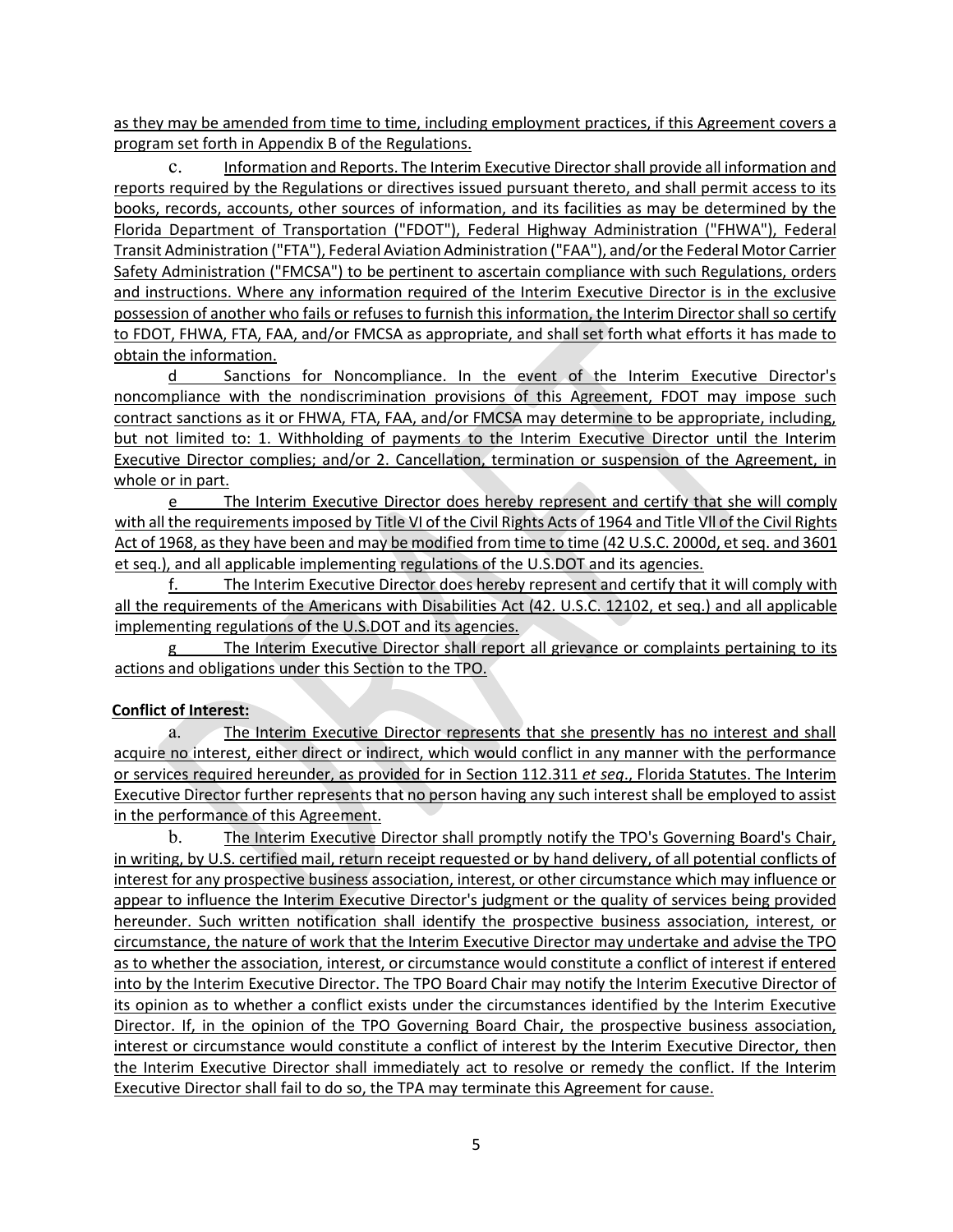c. The Interim Executive Director shall not enter into any contract, subcontract, or arrangement personal to the Interim Executive Director in connection with its work with the TPO or any property included or planned to be included in the TPO work, with any officer, agent or employee of the TPO or any business entity of which the officer, agent, or employee or the officer's, agent's or employee's spouse or child is an officer, partner, agent, or proprietor or in which such officer, agent or employee or the officer's, agent's or employee's spouse or child, or any combination of them, has a material interest. "Material Interest" means direct or indirect ownership of more than five percent

(5%) of the total assets or capital stock of any business entity.

d. The Interim Executive Director shall not enter into any contract or arrangement personal to the Interim Executive Director in connection with the TPO's work, with any person or entity that was represented before the TPA by any person, who at any time during the immediately preceding two (2) years, was an officer, agent, or employee of the TPO.

e. The Interim Executive Director agrees for itself in the Interim Executive Director's personal capacity and shall insert in all contracts entered into in connection with the TPO work or any property included or planned to be included in the TPO work, and shall require its contractors to insert in each of their subcontracts, the following provision:

"No member, officer, or employee of the TPO during his tenure or for two (2) years thereafter shall have any interest, direct or indirect, in this Agreement or the proceeds thereof."

## **Contingent Fees:**

The Interim Executive Director warrants that she has not employed or retained any company or person, other than a *bona fide* employee working solely for the Interim Executive Director in her personal capacity, to solicit or secure this Agreement and that it has not paid or agreed to pay any person, company, corporation, individual, or firm, other than a bona fide employee working solely for the Interim Executive Director, any fee, commission, percentage, gift, or any other consideration contingent upon or resulting from the award or making of this Agreement.

**Member of Congress:** No member or delegate to the Congress of the United States shall be admitted to any share or part of the Agreement or any benefit arising therefrom.

a. The Interim Executive Director agrees that no federal appropriated funds have been paid or will be paid by or on behalf of the TPA, to any person for influencing or attempting to influence any officer or employee of any federal agency, a Member of Congress, an officer or employee of Congress, or an employee of a Member of Congress in connection with the awarding of any federal contract, the making of any federal grant, the making of any federal loan, the entering into of any cooperative agreement, and the extension, continuation, renewal, amendment or modification of any federal contract, grant, loan or cooperative agreement.

b. If any funds other than federal appropriated funds have been paid to the Interim Executive Director for influencing or attempting to influence an officer or employee of any federal agency, a Member of Congress, an officer or employee of Congress, or an employee of a Member of Congress in connection with this Work, the Interim Director shall complete and submit Standard Form-I-LL "Disclosure Form to Report Lobbying," in accordance with its instructions or provide notification to the TPA in any other manner the TPA may allow.

c. The Interim Executive Director shall include the two (2) above-stated clauses modified to show the particular contractual relationship, in all subcontracts personal to the Interim Executive Director that it enters into related to the Work.

d. The Interim Executive Director may not expend any funds received under this Agreement for lobbying the Florida Legislature or any agency of the State.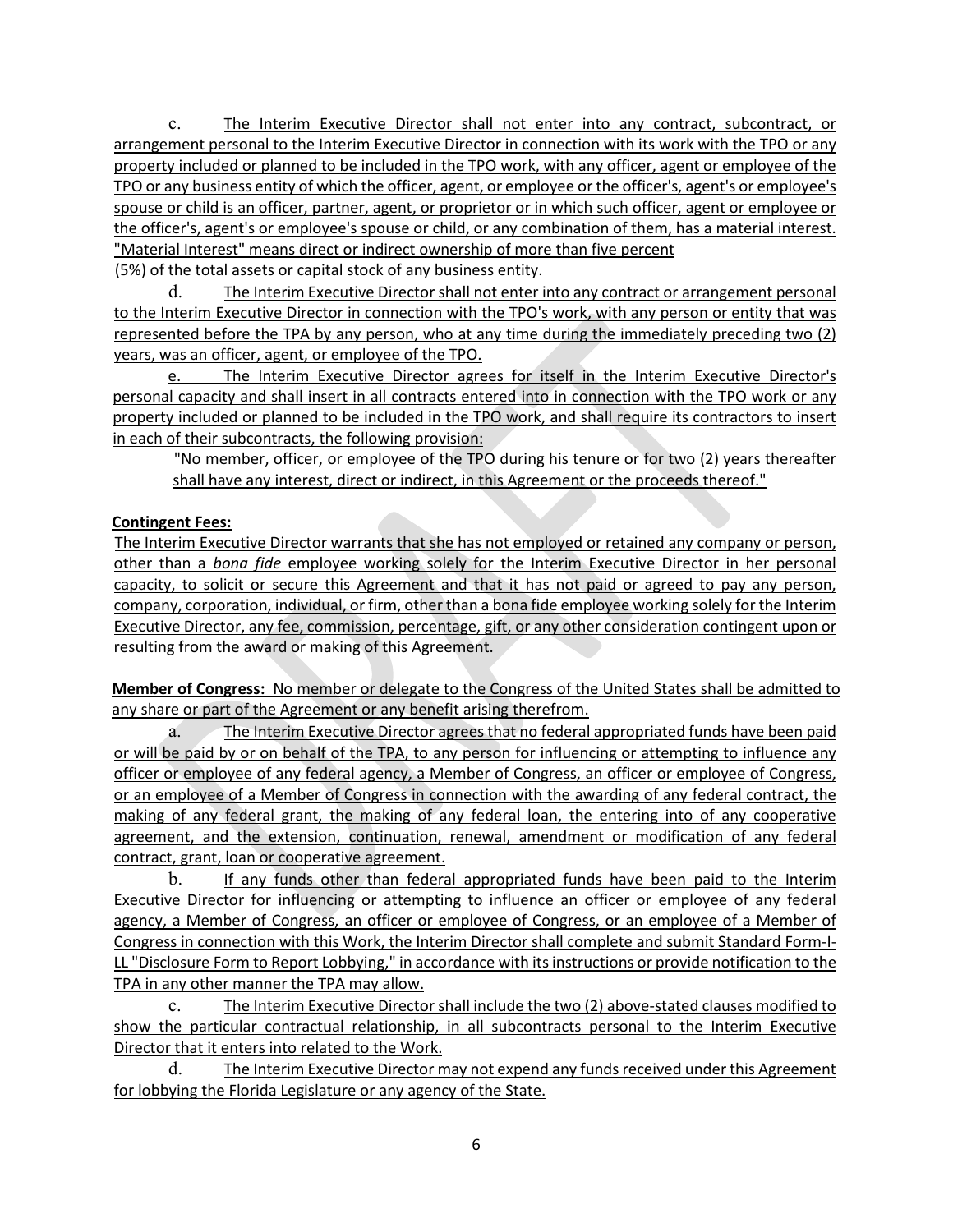#### **Restrictions, Prohibitions, Controls, and Labor Provisions:**

a. Federal Participation. It is understood and agreed that, in order to permit TPO participation in the expenditure of Federal PL Funds, this Agreement may be subject to the approval of FHWA or FDOT. It is understood and agreed that, in order to permit TPO participation in the expenditure of Federal PL Funds, no supplemental agreement of any nature may be entered into by the parties hereto with regard to the Work to be performed hereunder without the approval of FHWA or as otherwise provided for in this section.

b. Inspection, Review. Approval, and Audit. It is understood and agreed that all rights of the FDOT or FHWA relating to inspection, review, approval, and audit of the work, tracings, plans, specifications, maps, data, and cost records relating to this Agreement shall also be reserved and held by authorized representatives of the United States of America.

c. Record-keeping and documentation retention. The DOT and the TPO shall prepare and retain all records in accordance with the federal and state requirements, including but not limited to 2 CFR Part 200, 23 CFR Part 420, 49 CFR 18, 49 CFR 18.42, and Chapter 119, Florida Statutes, all as amended from time to time.

d. Prohibited Interests. Neither the TPO nor any of its contractors or their subcontractors shall enter into any contract, subcontract, or arrangement in connection with this Agreement, in which a member, officer, or employee of the TPO, either during his or her tenure or for one year thereafter, has any interest, direct or indirect. If any such present or former member, officer, or employee involuntarily acquired or had acquired prior to the beginning of his or her tenure any such interest, and if such interest is immediately disclosed to the TPO and such disclosure is entered in the minutes of the TPO, the TPO may waive the prohibition contained in this paragraph; provided, that any such present member, officer, or employee shall not participate in any action by the TPO or the locality relating to such contract, subcontract, or arrangement.

#### **No Government Obligation to Third Parties:**

a. The Interim Executive Director agrees, absent express written consent of the Federal Government, that the Federal Government is not a party to this Agreement and shall not be subject to any obligations or liabilities to any third party contractor, or any sub-recipient, or any other party pertaining to any matter resulting from this Employment Agreement or purchase order related thereto. The Interim Executive Director agrees to include a similar provision in each subcontract (if any) which must be approved by the TPA and which is financed in whole or in part with federal assistance provided by FTA.

b. Program Fraud and False or Fraudulent Statements. The Interim Executive Director acknowledges that the provisions of the program Fraud Civil Remedies Act of 1986, as amended, 31 USC §3801, et seq., and U.S. DOT regulations, "Program Fraud Civil Remedies," 49 CFR Part 31, apply to its activities in connection with this Agreement. Upon execution of this Agreement, the Interim Executive Director certifies and affirms the truthfulness and accuracy of any statement it has made, causes to be made, makes, or may make pertaining to the Agreement or the underlying FTA assisted project for which this Agreement is being performed. In addition to other penalties that may apply, the Interim Executive Director acknowledges that if she makes a false, fictitious, or fraudulent claim, statement, submission, or certification, the Federal Government reserves the right to impose the penalties of the Program Fraud Civil Remedies Act of 1986 on it to the extent the Federal Government may deem appropriate. The Interim Executive Director also acknowledges that if the Interim Executive Director makes or causes to be made, a false, fictitious, or fraudulent claim, statement, submission, or certification to the Federal Government in connection with an urbanized area formula project financed with federal assistance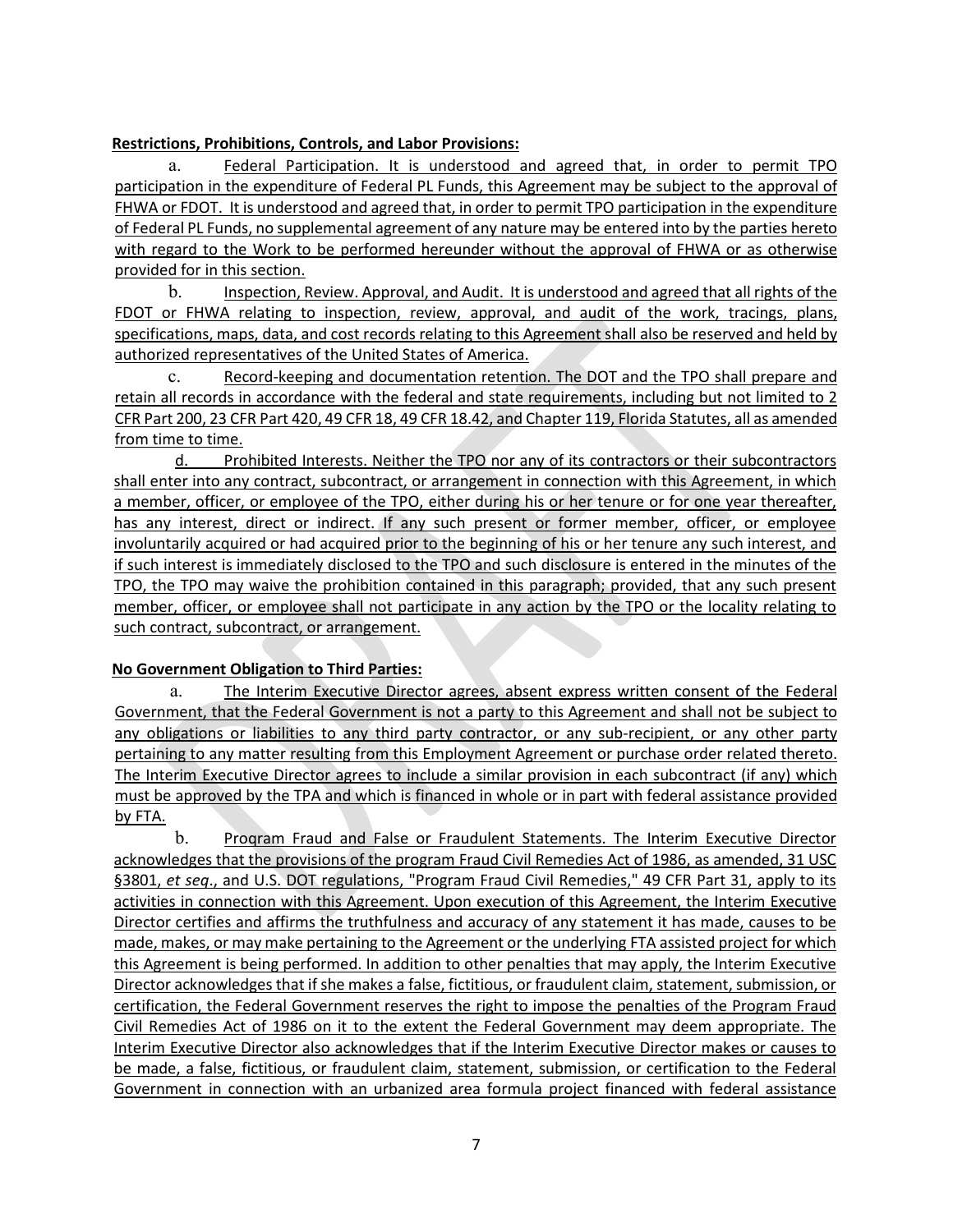authorized for 49 USC §5307, the Federal Government reserves the right to impose the penalties of 18 USC §1001 and 49 USC §5307(n) (1), to the extent the Federal Government deems appropriate. The Interim Executive Director agrees to include the above stated provisions in each subcontract financed in whole or in part with federal assistance provided by the FTA. The Interim Executive Director shall not modify the above stated provisions except to identify the subcontractor who will be subject to the provision.

c. Federal Chanqes. The Interim Executive Director shall at all times comply with all applicable FTA regulations, policies, procedures, and directives, as they may be promulgated or amended from time to time during the term of this Agreement. The Interim Director's failure to so comply shall constitute a material breach of this Agreement. The Interim Executive Director agrees to include the above stated provision in each subcontract; provided, that this provision shall not be interpreted to authorize a subcontract.

d. Incorporation of FHWA and FTA Terms. This Agreement shall be deemed to include and does hereby incorporate by reference all standard terms and conditions required by the U.S. DOT, FHWA, and FTA, regardless of whether expressly set forth in this Agreement and include, but are not limited to, all of the duties, obligations, terms and conditions applicable to the work arising from this Agreement as described in FTA Circular 4220.1 F, and applicable federal law. Anything to the contrary herein notwithstanding, all FHWA and FTA mandated terms shall be deemed to control in the event of a conflict with any other provisions contained in this Agreement. The Interim Executive Director shall not perform any act, fail to perform any act, or refuse to comply with any requirement which would cause the TPO to be in violation of its Joint Planning Agreement with FDOT or any FHWA or FTA terms and conditions applicable to this Agreement. The Interim Executive Director agrees to include the above stated provision in each subcontract financed in whole or in part with FTA assisted funding; provided, that this provision shall not be construed to authorize any subcontract without TPO approval.

**Joint Preparation:** The preparation of this Agreement has been a joint effort of the parties, and the resulting document shall not, solely as a matter of judicial construction, be construed more severely against one of the parties than the other.

## **Public Records:**

a. It is hereby specifically agreed that all documents, papers, letters, maps, books, tapes, photographs, films, sound recordings, data processing software, or other material, regardless of the physical form, characteristics, or means of transmission, made or received pursuant to law or ordinance or in connection with the transaction of official business pursuant to or related to this Agreement of the Interim Executive Director, related, directly or indirectly, to this Agreement, hereunder, shall be deemed to be a "Public Record" whether in the possession or control of the TPO or the Interim Executive Director. Further, the Interim Executive Director agrees that pursuant to this Agreement, the Interim Executive Director is performing a service on behalf of the TPO. Consequently, said Public Record referenced above is subject to the provisions of Chapter 119, Florida Statutes, and may not be destroyed without the specific written approval of the TPO's contract administrator.

- b. The Interim Executive Director is required by this Agreement and Florida law to:
	- 1. Keep and maintain Public Records required by the TPO to perform the service.

2. Upon request from the TPO's custodian of Public Records, provide the public agency with a copy of the requested records or allow the records to be inspected or copied within a reasonable time at a cost that does not exceed the cost provided in this chapter or as otherwise provided by law.

3. Ensure that Public Records that are exempt or confidential and exempt from Public Records disclosure requirements are not disclosed, except as authorized by law for the duration of the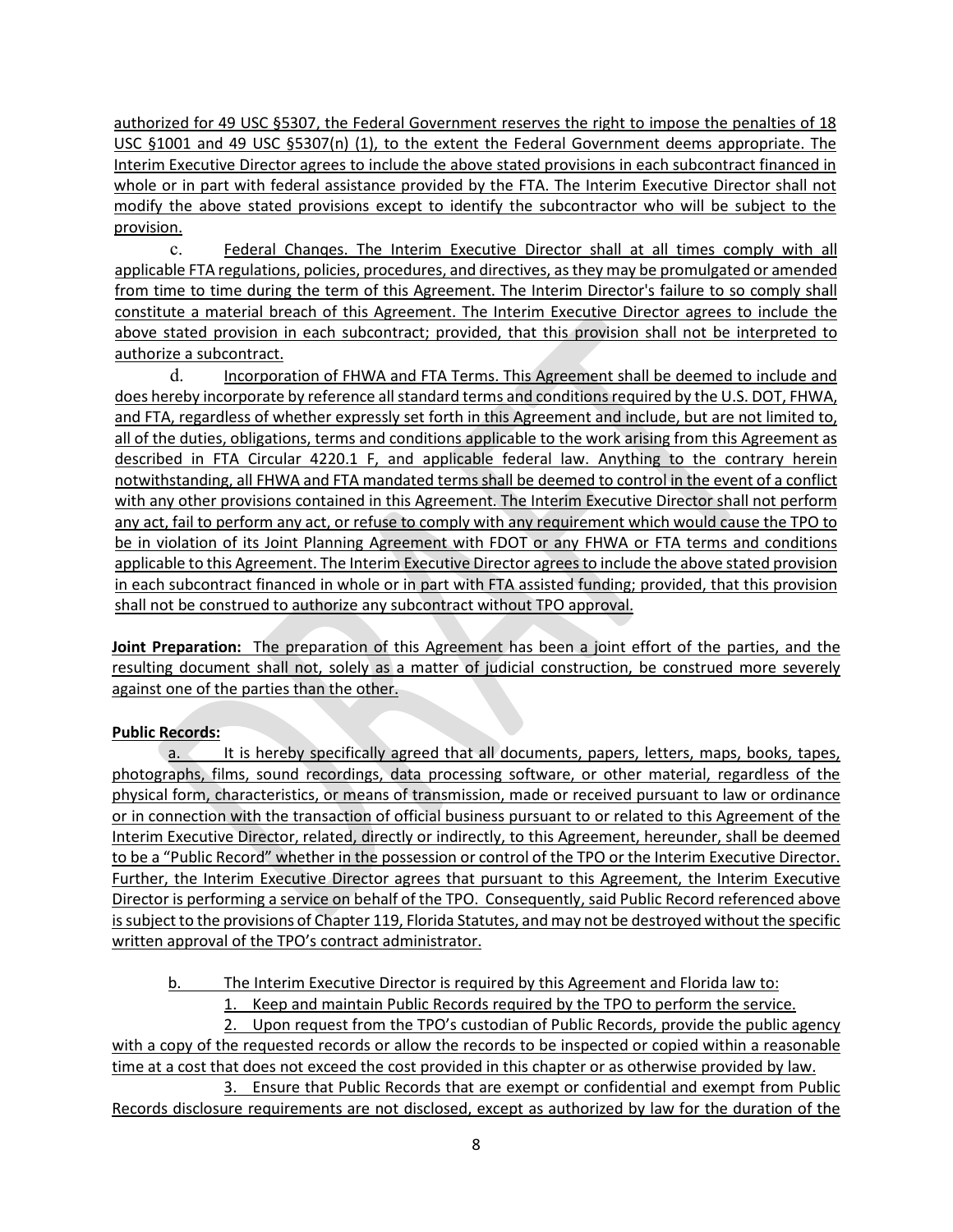Agreement term and following completion of the Agreement, if the Interim Executive Director does not transfer the records to the TPO.

4. Upon completion of the Agreement, transfer, at no cost, to the public agency all Public Records in possession of the Interim Executive Director or keep and maintain Public Records required by the TPO to perform the service. If the Interim Executive Director transfers all Public Records to the TPO upon completion of the Agreement, the Interim Executive Director shall destroy any duplicate Public Records that are exempt or confidential and exempt from Public Records disclosure requirements. If the Interim Executive Director keeps and maintains Public Records upon completion of the Agreement, the Interim Executive Director shall meet all applicable requirements for retaining Public Records. All records stored electronically must be provided to the TPO, upon request from the TPO's custodian of Public Records, in a format that is compatible with the information technology systems of the TPO.

c. Because certain of the Public Records may be exempt from disclosure or confidential under Florida or Federal law, the Public Records may not be released for viewing or copying by the Interim Executive Director in her personal capacity, if any, without the prior written approval of the TPO contract administrator. However, when a request is made by the public for a Public Record, the Interim Executive Director shall immediately contact the TPO contract administrator for direction on how to handle release of the Public Record for either viewing or copying.

Upon request by a citizen requesting records, the Interim Executive Director shall immediately supply copies of said non-exempt or non-confidential Public Records to the citizen requesting records or other individual authorized by the TPO. Upon request by the TPO, the Interim Executive Director shall immediately supply copies of any and all Public Records to the TPO. All books, cards, registers, receipts, documents and other papers in connection with this Agreement shall at any and all reasonable times during the normal working hours of the Interim Executive Director be open and freely exhibited to the TPO for the purpose of examination and/or audit.

Charges for furnishing Public Records to the public shall be as set forth in Chapter 119, Florida Statutes. There shall be no charges for furnishing copies of Public Records to the TPO.

The Interim Executive Director shall maintain all Public Records, including records of accounts between the TPO and the Interim Executive Director expenses or any items upon which a request for reimbursement shall be based pursuant to this Agreement in accordance with generally accepted accounting practices and available for inspection by the TPO or its authorized representative at all reasonable times.

g. The Interim Executive Director is advised as follows:

**IF THE Interim Executive Director HAS QUESTIONS REGARDING THE APPLICATION OF CHAPTER 119, FLORIDA STATUTES, TO THE CONSULTANT'S DUTY TO PROVIDE PUBLIC RECORDS RELATING TO THIS CONTRACT, CONTACT THE CUSTODIAN OF PUBLIC RECORDS, \_\_\_\_\_\_\_\_\_\_\_\_\_\_\_\_\_\_\_\_ AT (386) 226-0422, staff @R2CTPO.org [e-mail address], and Indigo Professional Center, 2570 West International Speedway Blvd., Suite 100, Daytona Beach, FL 32114-8145.**

h. This Section shall survive the termination of this Agreement.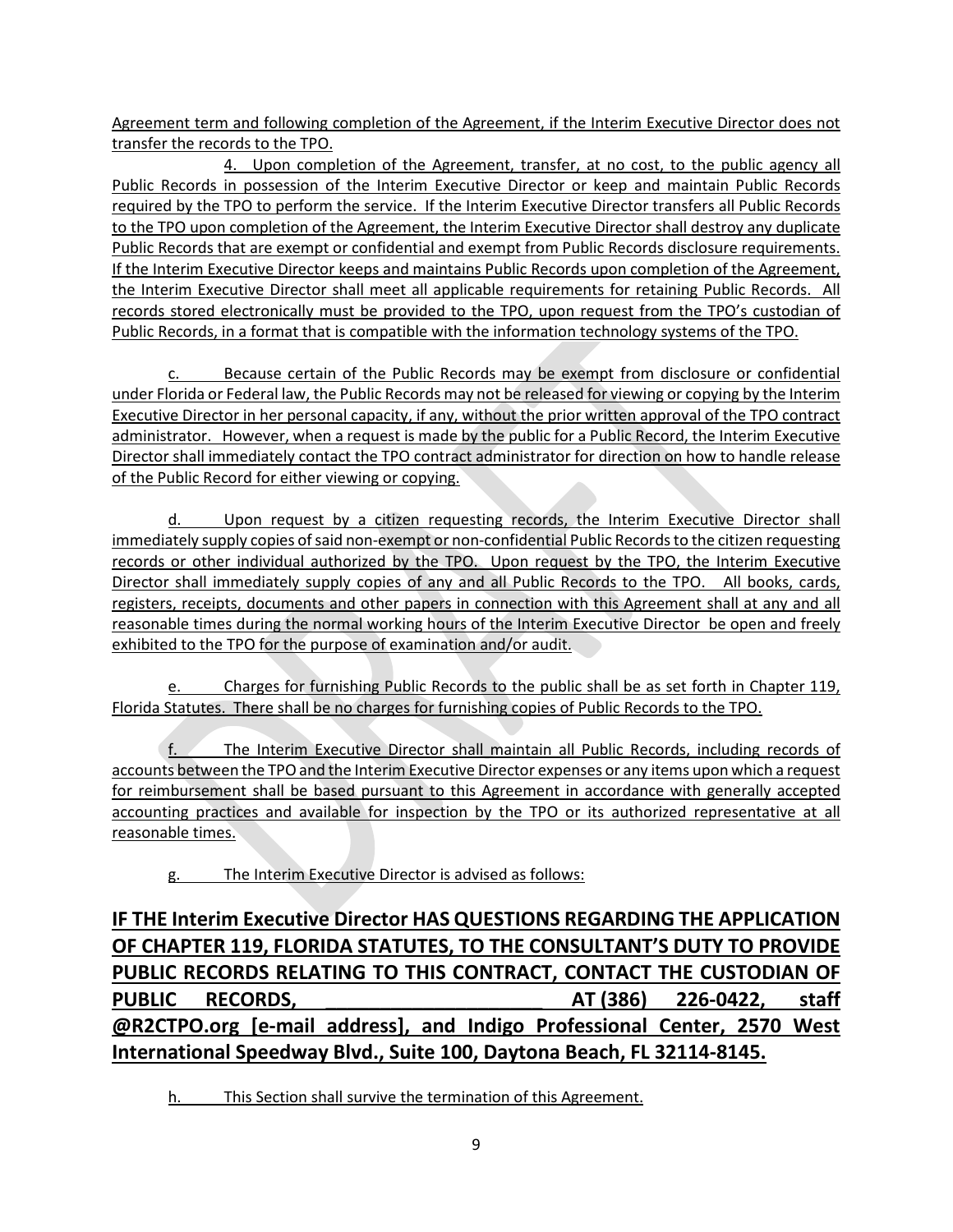**Unauthorized Alien Workers:** The TPO will not intentionally award publicly funded contracts to any contractor, or to the Interim Executive Director, who knowingly employs unauthorized alien workers, constituting a violation of the employment provisions contained in 8 U.S.C. Section 1324a (Section 274a of the Immigration and Nationality Act "INA".) of the Immigration Nationality Act ("INA"). The TPO shall consider a violation of the INA as grounds for unilateral cancellation of this Agreement by the TPO. As required by Section 448.095, Florida Statutes, the Interim Executive Director shall utilize the U.S. Department of Homeland Security's E-Verify system, in accordance with the terms governing the use of the system, to confirm the employment eligibility of: (i) all persons employed by the Interim Executive Director during the term of this Agreement to perform employment duties within Florida; and (ii) all persons, including subcontractors, assigned by the Interim Executive Director to perform work pursuant to this Agreement with the TPO.

**Non-Exclusive Agreement:** The parties acknowledge that this Agreement is not an exclusive agreement**,** and the TPO may employ other facilitators, engineers, planners, professional or technical personnel to furnish services for the TPO, as the TPO, in its sole discretion, finds is in the public interest. The TPO reserves the right to assign such work to the Interim Executive Director as it may approve in the sole discretion of the TPO.

**REQUIRED FEDERAL DISCLAIMER:** The Interim Executive Director agrees that it shall display the following disclaimer on all reports generated by the Interim Executive Director:

> The preparation of this report has been financed in part through grant[s] from the Federal Highway Administration and Federal Transit Administration, U.S. Department of Transportation, under the State Planning and Research Program, Section 505 [or Metropolitan Planning Program, Section 104(f)] of Title 23, U.S. Code. The contents of this report do not necessarily reflect the official views or policy of the U.S. Department of Transportation.

**Right To Inventions Made Under This Agreement:** If the Federal award meets the definition of "funding agreement" under [37 CFR § 401.2](https://www.law.cornell.edu/cfr/text/37/401.2) (a) and the recipient or subrecipient wishes to enter into a contract with a small business firm or nonprofit organization regarding the substitution of parties, assignment or performance of experimental, developmental, or research work under that "funding agreement," the recipient or subrecipient must comply with the requirements of [37 CFR Part 401,](https://www.law.cornell.edu/cfr/text/37/part-401) "Rights to Inventions Made by Nonprofit Organizations and Small Business Firms Under Government Grants, Contracts and Cooperative Agreements," and any implementing regulations issued by the awarding agency.

**Clean Air:** The Clean Air requirements apply to all contracts exceeding \$100,000, including indefinite quantities where the amount is expected to exceed \$100,000 in any year. The Interim Executive Director agrees to comply with all applicable standards, orders, or regulations issued pursuant to the Clean Air Act, as amended, 42 USC §7401, *et seq.* The Interim Executive Director agrees to report each violation to the TPO and agrees that the TPO will, in turn, report each violation as required to assure notification to FTA and the appropriate U.S. Environmental Protection Agency regional office. The Interim Executive Director further agrees to include these requirements in each subcontract exceeding \$100,000 financed in whole or in part with federal assistance provided by FTA.